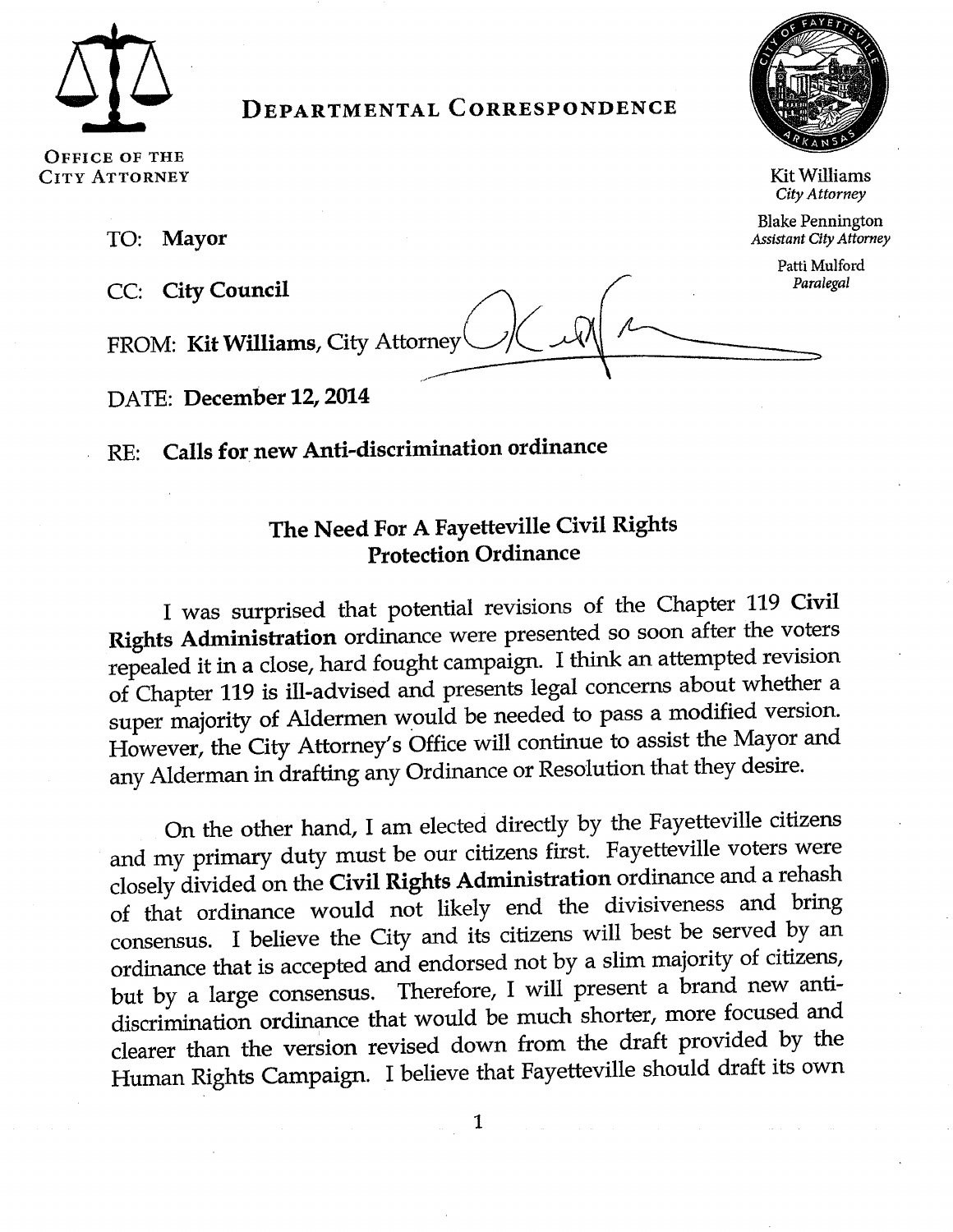anti-discrimination ordinance and incorporate a lot of the definitions and wording from the Arkansas civil Rights Act of t993. This Civil Rights Act was designed, debated and approved by the Arkansas Senate, the Arkansas House of Representatives and the Governor in 1993, and its definitions and provisions have stood the test of time for over 20 years.

My recommendation as City Attorney has always been that ordinances should be closely directed at whatever actual problem that the City Council believes needs remedying. An ordinance should be "laser focused" on the real problem rather than too broadly applicable which is comparable to firing a shotgun into the cloud of issues which can create confusion, conflicting laws and unintended consequences.

It cannot be disputed that federal laws including the Civil Rights Act provide many minority or discriminated against groups protection from much discrimination. The Arkansas Civil Rights Act of 1993 also provides anti-discrimination protections. Fayetteville citizens are protected against discrimination on the basis of race, ethnicity, national origin, age, sex, religion, and disability. Active duty military and veterans not only have protection, but in some cases preference to honor their service.

Transgender persons have been accorded protection from discrimination pursuant to Title VII of the Federal Civil Rights Act of 1964 or the Equal Protection of the Laws clause.

"In Price Waterhouse v. Hopkins, 490 U.S. 228, 109 S. Ct. 1775, 104 L. Ed. 2d 268 (1989), the supreme court held that discrimination on the basis of gender stereotype is sex-based discrimination....Six members of the Supreme Court agreed that such comments were indicative of gender discrimination and held that Title MI barred not just discrimination because of biological sex, but also gender stereotyping--failing to act and appear according to expectations defined by gender....A person is defined as transgender precisely because of the perception that his or her behavior transgresses gender<br>stereotypes....Accordingly, discrimination against a stereotypes....Accordingly,

2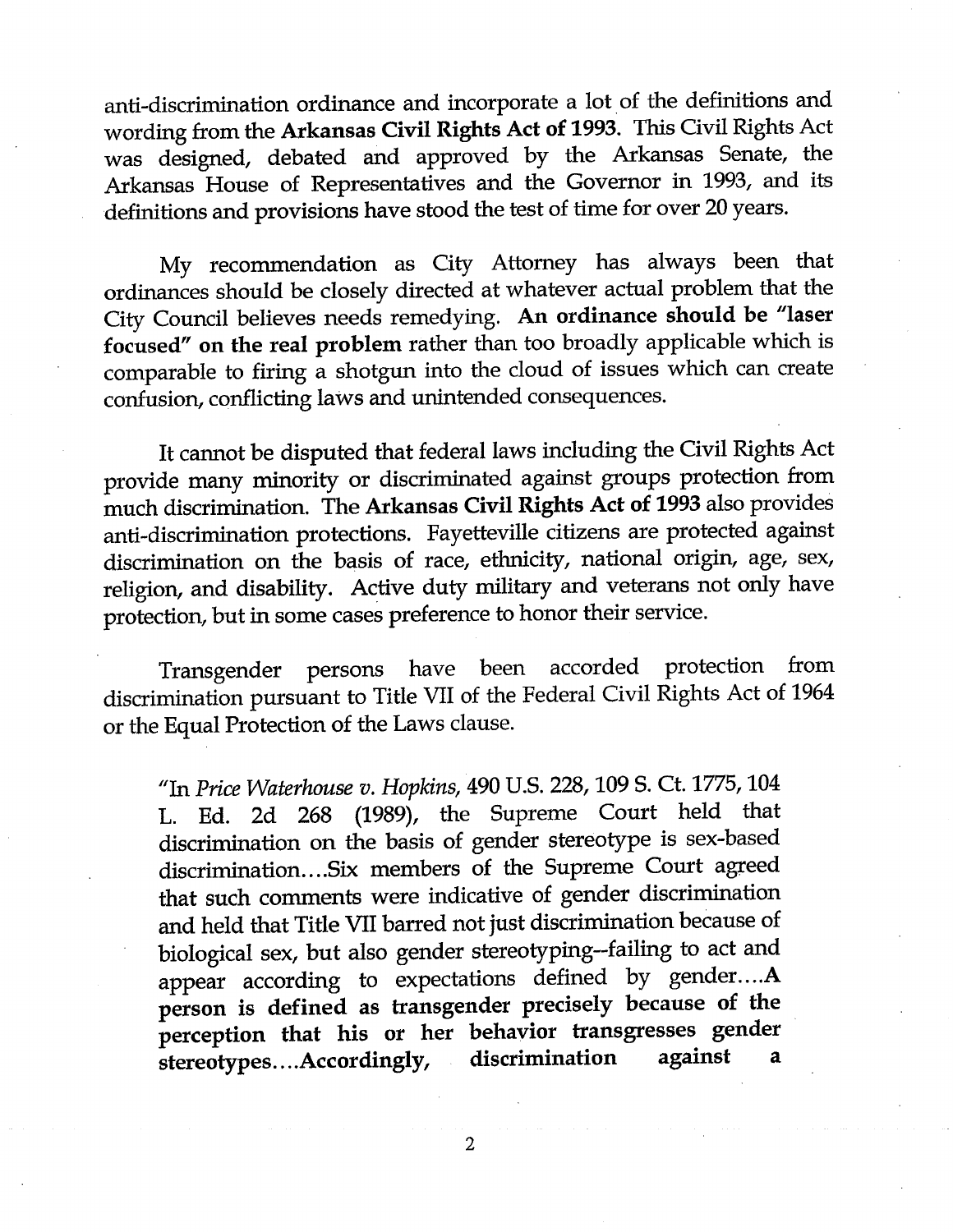transgender individual because of her gender-nonconformity is sex discrimination...." Glenn v. Brumby, 663 F.3d 1312, 1316-1317 (11<sup>th</sup> Cir. 2011) (some citations omitted; emphasis added); Accord, Schwenk v. Hartford, 204 F.3d 1187 (9th Cir. 2000); Rosa v. Park West Bank & Trust Co., 214 F.3d 213, 215 (1<sup>st</sup> Cir. 2000); Barnes v. City of Cincinnati, 401 F.3d 729 (6th Cir. 2005); See, Lewis v. Heartland Inns of America, 591 F.3d 1033 (8th Cir. 2009).

Thus, only gay and lesbian Fayetteville citizens can face discrimination that no other citizen would be subjected to without any Accordingly, my draft of an anti-discrimination legal protections. ordinance is focused to protect Fayetteville's only unprotected citizens and does not include any reference to discrimination already addressed by other Civil Rights laws.

# The Source For Definitions And Language To **Protect Against Discrimination**

As I stated earlier, rather than relying upon a "model ordinance" from a national group with little knowledge or understanding of Arkansas law and Fayetteville history, I believe we should apply the existing applicable definitions and provisions of the Arkansas Civil Rights Act of 1993 for the protection of our gay and lesbian friends, neighbors and coworkers. In place for over 20 years, the definitions and provisions of the Arkansas Civil Rights Act should now be well known, accepted and understood and some have already received judicial scrutiny and interpretation. At 21 years of age, the Arkansas Civil Rights Act is now an "adult", well-seasoned and tested law. I believe it is a preferable model than one received from a Washington, D.C. special interest group.

I incorporated exactly the definitions of "Employee", "Employer", "Religion" and "Place of public resort, accommodation, assemblage or amusement" from the Arkansas Civil Rights Act. I added a single sentence to the last definition of public accommodation: "Furthermore, this shall not mean any religious facility including churches and similar facilities and including their owned and operated schools and day care facilities."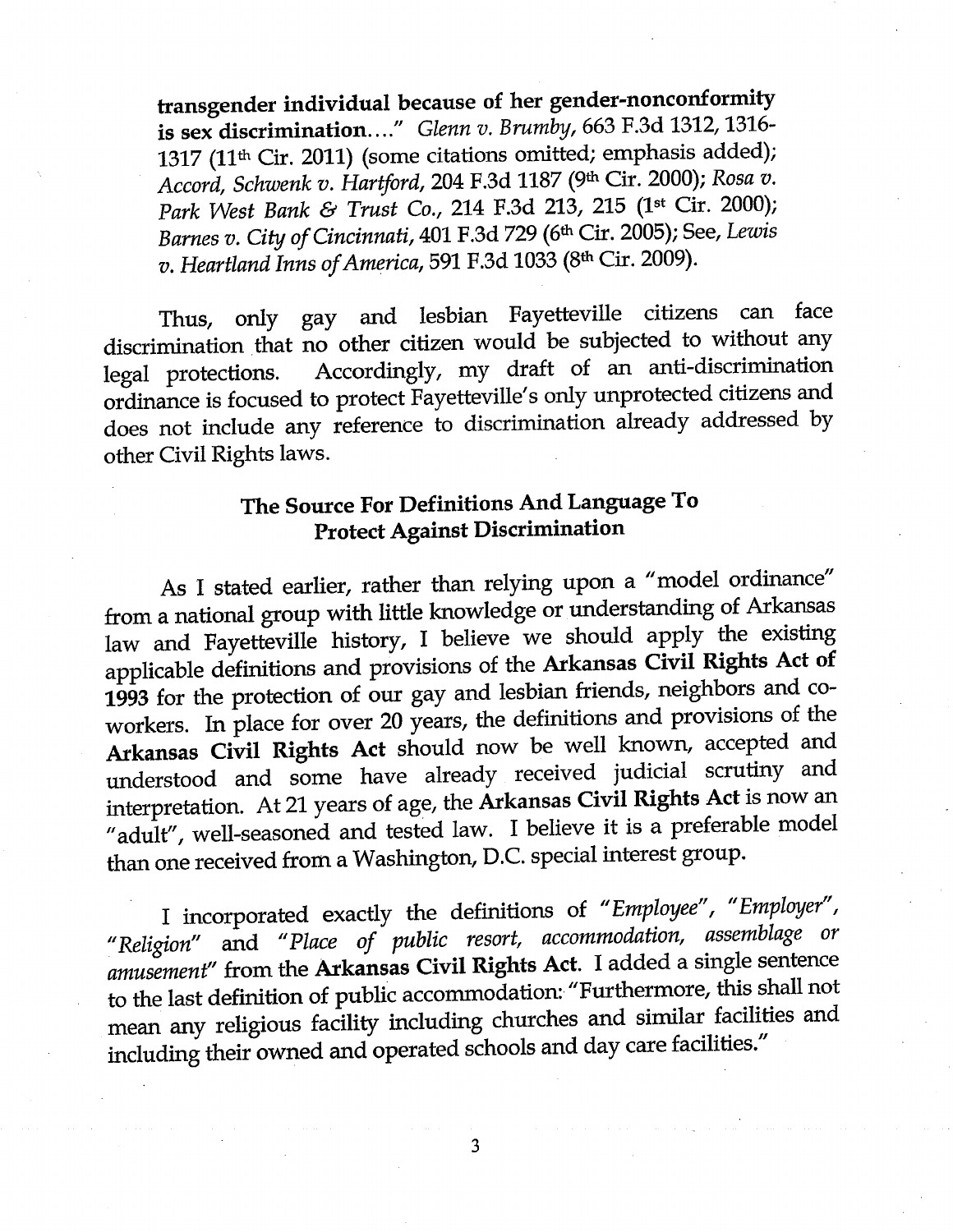I then included the fairly long A.C.A. § 16-123-103 Applicability statute which limits the reach of the Arkansas Civil Rights Act and also limits this proposed Fayetteville Civil Rights Protection ordinance. Churches are basically exempted from employment regulations and this statute also provides other protections for businesses.

I took most of the wording from A.C.A. § 16-123-107 Discrimination offenses which would now apply in Fayetteville for discrimination against a gay or lesbian citizen. I also used much of the language in A.C.A. § 16-123-108 Retaliation to protect persons from retaliation or threats for good faith reports of discrimination.

I ended the ordinance with a requirement for mediation and conciliation with a referral for a possible revocation of a person's business license for a person who will not refrain from continuing illegal discrimination. No new position of Civil Rights Administrator would be created. No new committee or commission is created by this ordinance. Like most non development ordinances, its enforcement is statutorily left to the Mayor. "The mayor of the city shall be its chief executive officer and...(i)t shall be his or her special duty to cause the ordinances and regulations of the city to be faithfully and constantly obeyed." A.C.A. § 14-43-504 Powers and duties of mayor generally. The mayor can assign this task to any employee.

## Conclusion

As a heterosexual who does not discriminate against homosexuals, I assumed there really was not a problem with discrimination against gay or lesbian people in Fãyetteville before the marathon City Council meeting opened my eyes. Fayetteville is a wonderfully tolerant and accepting City, but for the rare occasions when the sting of discrimination lashes out against our gay and lesbian friends, neighbors, and co-workers, we should have a simple and straightforward ordinance that places Fayetteville on the side of equality, justice, love and inclusion. I hope the ord:<br>to this memo will unite Fayetteville in freedom and fairness. side of equality, justice, love and inclusion. I hope the ordinance attached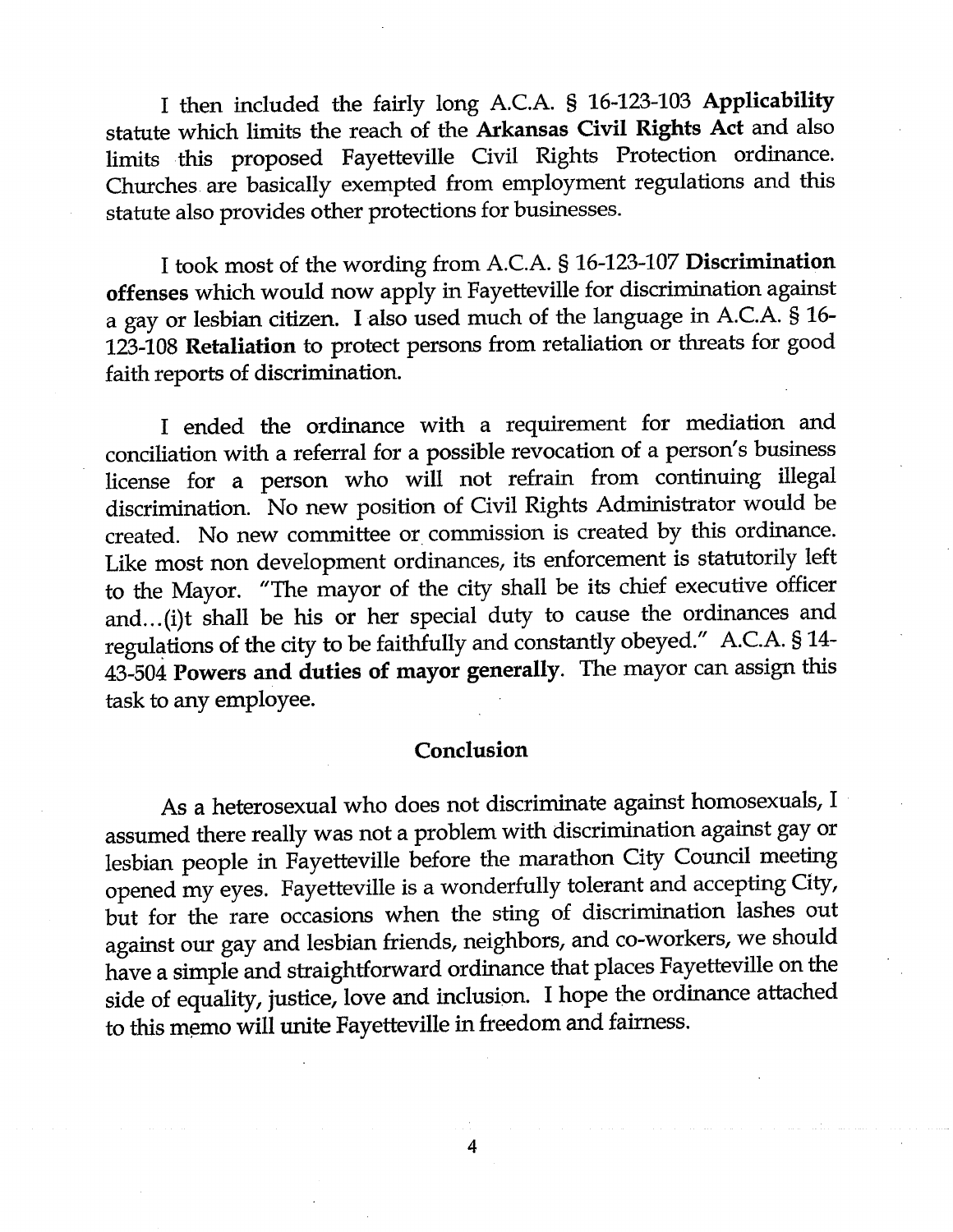## ORDINANCE NO.

# AN ORDINANCE TO PROVIDE CIVIL RIGHTS PROTECTION TO FAYETTEVILLE CITIZENS AND WORKERS WHO ARE NOT ALREADY PROTECTED BY FEDERAL OR STATE CIVIL RIGHTS LAWS

WHEREAS, federal laws including the Civil Rights Act (42 U.S.C. \$ 1983, et seq.) and the Arkansas Civil Rights Act of 1993 (A.C.A. \$ 16-123-10l et seq.) provide Fayetteville citizens with protections against discrimination on the basis of race, ethnicity, national origin, age, sex, religion and disability; and

WHEREAS, the several Federal Circuit Courts of Appeals have affirmed that Title VII of the Civil Rights Act or the Equal Protection of the laws clause bars discrimination against transgender persons. Glenn v. Brumby, 663 F.3d 1312, 1317 (11<sup>th</sup> Cir. 2011), Schwenk v. Hartford, 204 F.3d 1187 (9th Cir. 2000); Rosa v. Park West Bank & Trust Co., 214 F.3d 213, 215 (1st Cir. 2000); Barnes v. City of Cincinnati, 401 F.3d 729 (6<sup>th</sup> Cir. 2005); See Lewis v. Heartland *Inns of America*, 591 F.3d 1033 ( $8<sup>th</sup>$  Cir. 2009); and

WHEREAS, our gay and lesbian friends, neighbors and co-workers lack the same civil rights protections that all other Fayetteville citizens enjoy; and

WHEREAS, Fayetteville is a fair, tolerant and welcoming community with little discrimination against our gay and lesbian citizens; and

WHEREAS, Fayetteville should adopt reasonable regulations to prohibit those rare circumstances when some person or business might intentionally discriminate against our gay and lesbian citizens.

# NOW, THEREFORE, BE IT ORDAINED BY THE CITY COUNCIL OF THE CITY OF FAYETTEVILLE, ARKANSAS:

Section 1. That the City Council of the City of Fayetteville, Arkansas hereby enacts Article III Civil Rights Protection in Chapter 39 City Policies of the Fayetteville Code as shown below: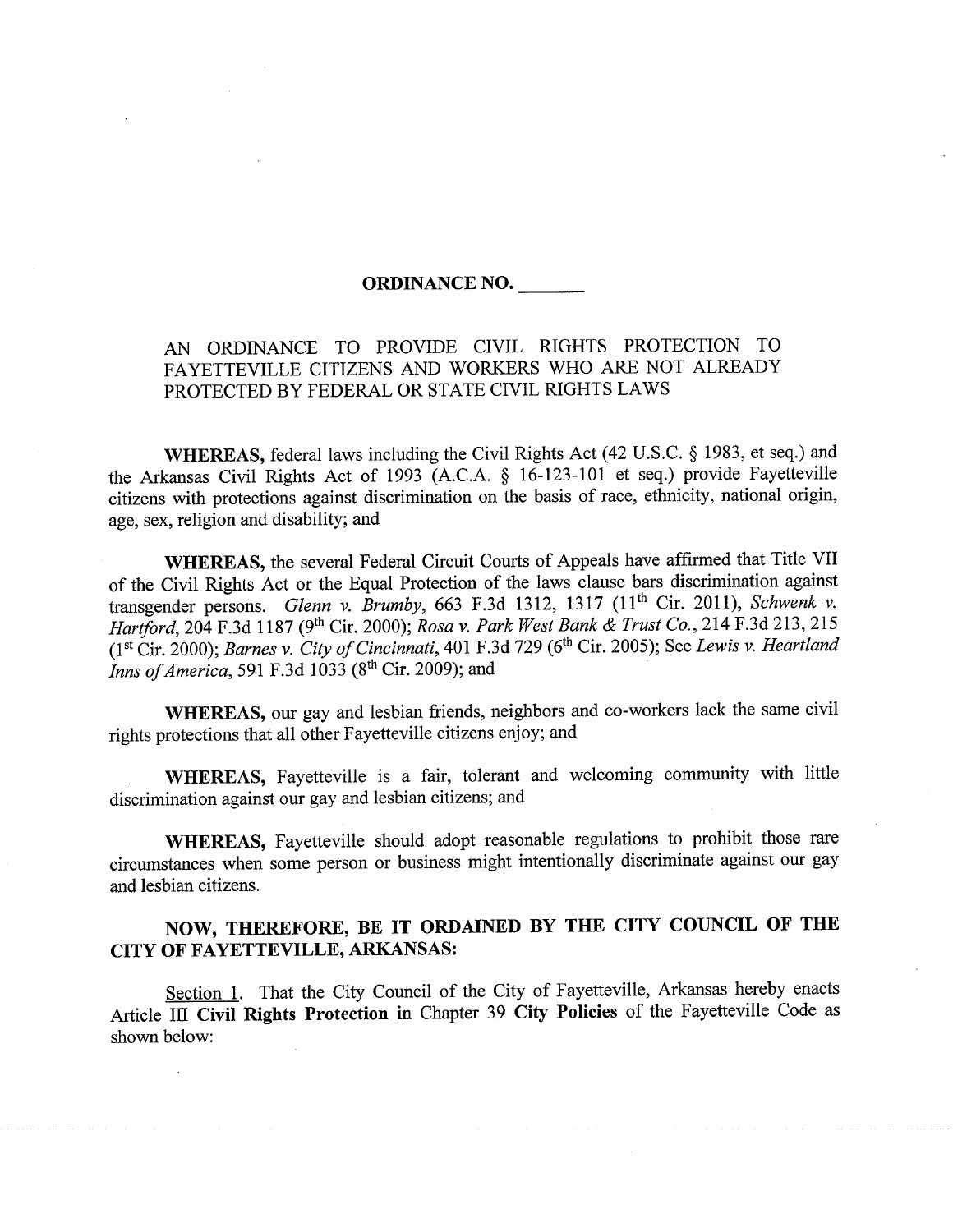### "Article III Civil Rights Protection

#### \$ 39.20 Purpose

Fayetteville is a welcoming, fair and tolerant city which endeavors to ensure that all of its citizens, including its gay and lesbian citizens, will be free from unfair discrimination. Since federal and state law already protect citizens from most discrimination, the Civit Rights Protection Article shall fill in the protection from discrimination gap by equally protecting gay and lesbian citizens from discrimination in Fayetteville.

#### § 39.21 **Definitions**

- (A) "Employee". This definition adopts and incorporates herein the definition of "Employee" as stated in the Arkansas Civil Rights Act of t993, A.C.A. \$ 16- 123-102 (4).
- (B) "Employer". This definition adopts and incorporates herein the definition of "Employer" as stated in the Arkansas Civil Rights Act of 1993, A.C.A. \$ 16- 123-102 (s).
- (C)"Place of public resort, accommodation, assemblage or amusement". This definition adopts and incorporates herein the definition of "Place of public resort, accommodation, assemblage or amusement" as stated in the Arkansas Civil Rights Act of 1993, A.C.A. \$ 16-123-102 (7). Furthermore, this shall not mean any religious facility including churches and similar facilities and including their owned and operated schools and daycare facilities.
- (D) "Religion". This definition means all aspects of religious belief, observance and practice.

### § 39.32 Applicability

The Civil Rights Protection Article is only applicable to discriminatory actions occurring within the Fayetteville city limits. Furthermore, this Article adopts and incorporátes herein the entirety of A.C.A. \$ 16-123-103 Applicabitity of the Arkansas Civil Rights Act.

## § 39.33 Discrimination Offenses

- (A) The right of an otherwise qualified person to be free from discrimination ' because he or she is gay or lesbian is the same right of every citizen to be free from discrimination because of race, religion, national origin, gender and disability as recognized and protected by the Arkansas Civil Rights Act of 1993.
- (B) The Civil Rights Protection Article adopts and incorporates herein these rights as quoted below: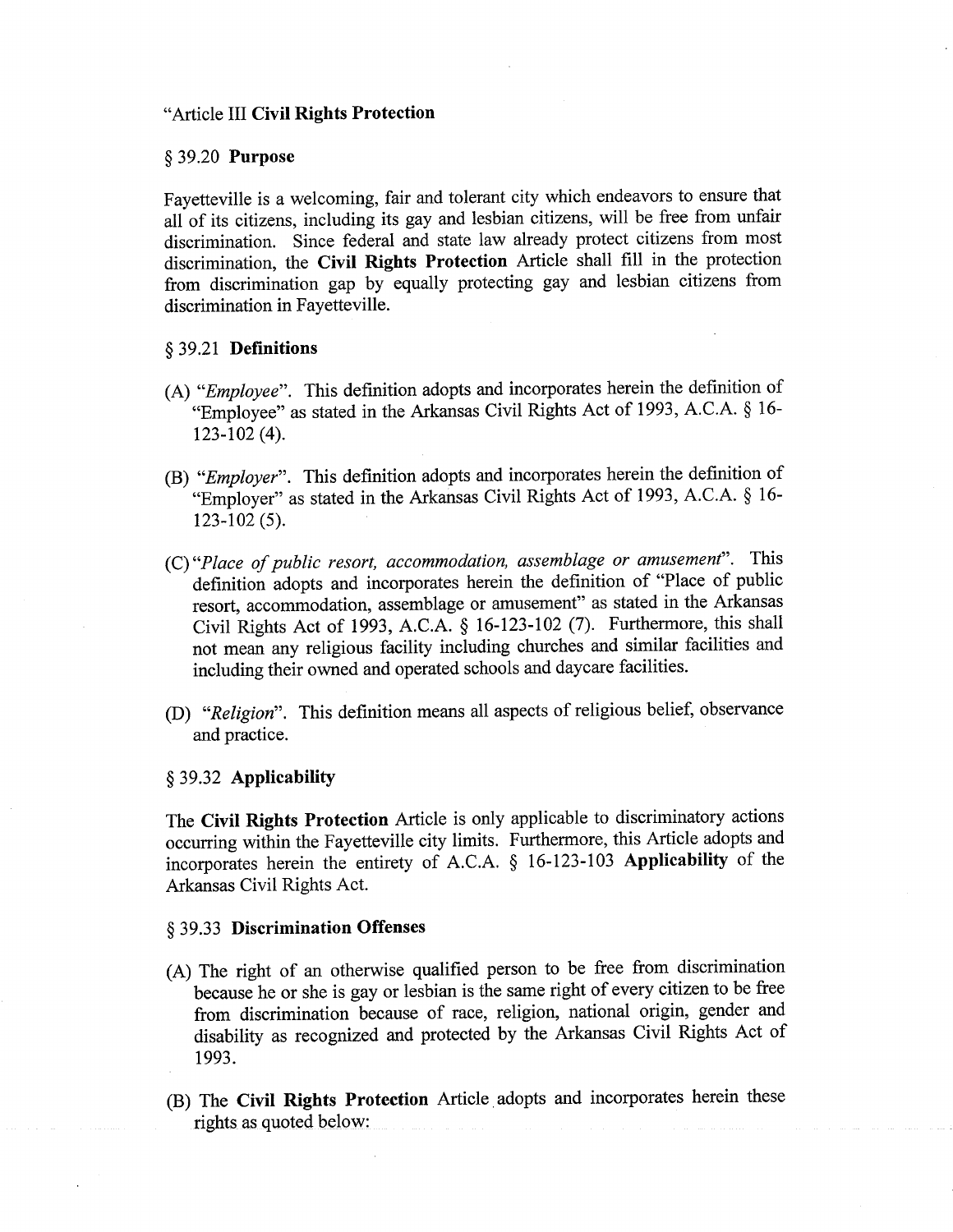"(1) The right to obtain and hold employment without discrimination;

(2) The right to the full enjoyment of any of the accommodations, advantages, facilities, or privileges of any place of public resort, accommodation, assemblage, or amusement;

(3) The right to engage in property transactions (including sales and leases) without discrimination;

(4) The right to engage in credit and other contractual transactions without discrimination; and

(5) The right to vote and participate fully in the political process.

(C) No person shall discriminate against nor threaten any individual because such individual in good faith has opposed any act or practice made unlawful by this section or because such person in good faith made a charge, testified, assisted or participated in any manner in an investigation, proceeding or hearing related to Article III Civil Rights Protection.

## § 39.34 Conciliation and mediation

- (A) Any claim of discrimination brought pursuant to this Article III Civil Rights Protection must be presented to the City no more than one month after the most recent alleged discrimination offense occurred.
- (B) Mediation between the alleged discriminator and victim shall be attempted before any other enforcement measures can begin.
- (C) If mediation is unsuccessful and it appears the person has a Fayetteville Business License and will not refrain from illegal discrimination, the case will be forwarded to the Director of Development Services for potential revocation of the person's Fayetteville Business License pursuant to  $\S$  118.03 (A)(4) of the Fayetteville Code.

**PASSED** and **APPROVED** this  $\_\_\_\_$  day of  $\_\_\_\_\_\_$ , 2015.

APPROVED:

ATTEST:

By: By:

By: LIONELD JORDAN, Mayor By: SONDRA E. SMITH, City Clerk/Treasurer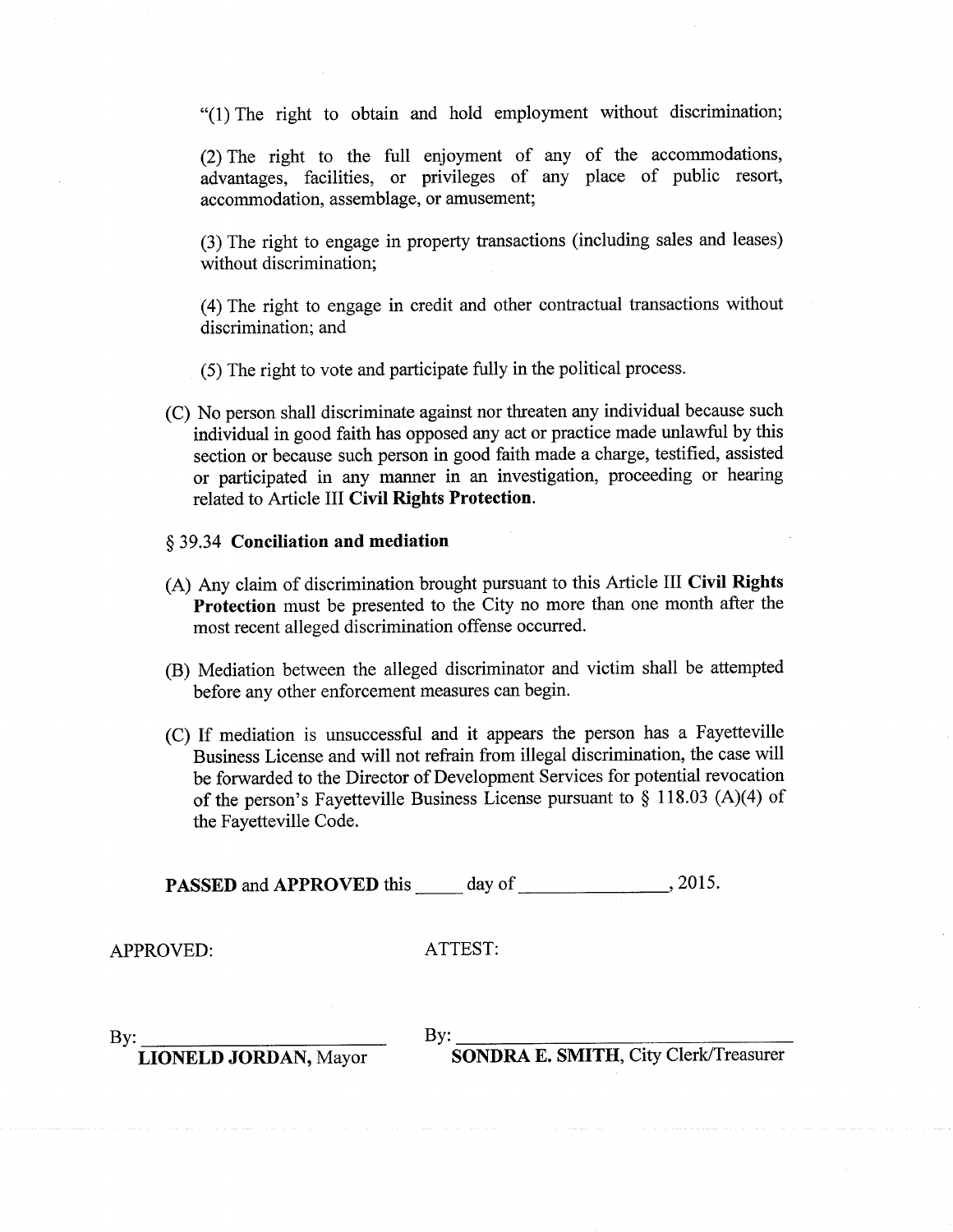## 16-123-101. Title.

This subchapter shall be referred to as the "Arkansas Civil Rights Act of 1993".

## § 16-123-102. Definitions.

For the purposes of this subchapter:

(1) "Because of gender" means, but is not limited to, on account of pregnancy, childbirth, or related medical conditions;

(21 "Compensatory damages" means damages for mental anguish, loss of dignity,<br>and other intangible injuries, but and other intangible injuries, but "compensatory damages" does not include punitive damages;

(3) "Disability" means a physical or mental impairment that substantially limits a major life function, but "disability" does not include:

> (A) Compulsive gambling, kleptomania, or pyromania;

(B) Current use of illegal drugs or<br>nsychoactive substance use psychoactive . disorders resulting from illegal use of drugs; or

(G) Alcoholism;

(4) "EmploYee" does not include:

(A) Any individual employed by his or her parents, spouse, or child;

(B) An individual participating ín <sup>a</sup> employment training program conducted by a nonprofit sheitered workshop or rehabilitation facility; or

(C) An individual employed outside the State of Arkansas;

(5) "Employer" means a person who employs nine (9) or more employees in the State of Arkansas in each of twenty (20) or more calendar weeks in the current or preceding calendar year, or any agent of such person;

(6) "National origin" includes ancestry;

(7) "Place of public resort, accommodation, assemblage, or amusemênt" means any place, store, or other establishment, either iicensed or unlicensed, that supplies accommodations, goods, or services to the general public, or that solicits or accepts the þatronage or trade of the general public, or that is supported directly or indirectly by government funds, but "place of public resort, accommodation, assemblage, or amusement" does not include

> (A) Any lodging establishment which contains not more than five (5) rooms for rent and which is actuallY occupied by the proprietor of such establishment as a residence; or

> (B) Any private club or other establishment not in fact open to the public; and

(8) "Religion" means all aspects of religious belief, observance, and practice.

## § 16-123-103. Applicability.

(a) The provisions of this subchapter relatíng io'employment shall not be applicable with respect to employment by a religious corporation, association, society, or other religious entitY.

(b) lt shall not constitute employment díscrimination under this subchapter for an employer to refuse to accommodate the religious observance or practice of an emþloyee or prospective employee if the employer demonstrates that he is unable to reasonably make such accommodation without undue hardship on the conduct of the employer's business.

(c) A defendant may avoid liability under this subchapter by showing that his or her actions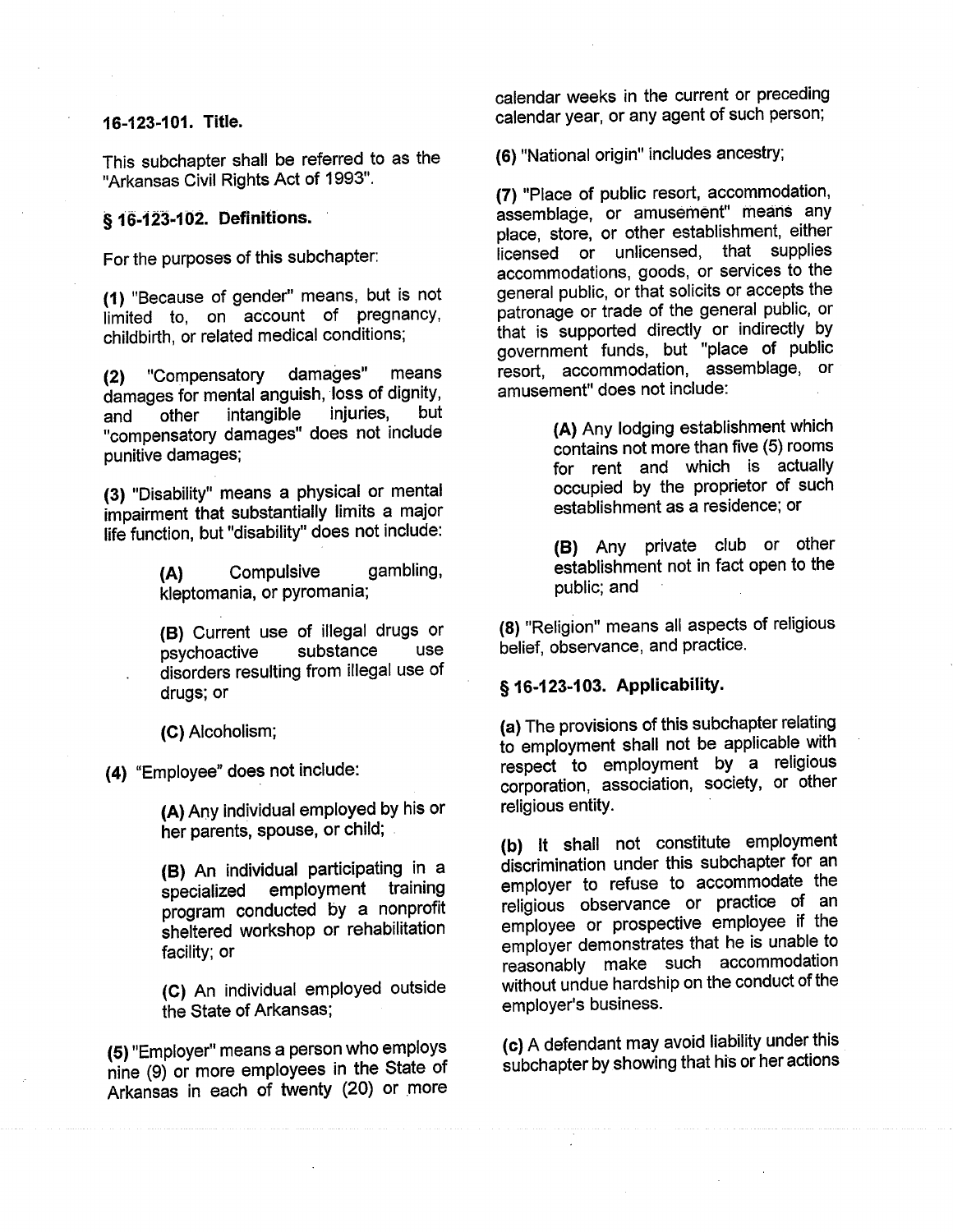were based on Iegitimate, nondiscriminatory factors and not on unjustified reasons.

(d) Provided the conduct at issue is based on a bona fide business judgment and is not <sup>a</sup> pretext for prohibited discrimination, nothing in this subchapter shall be construed to prohibit or restrict:

> (1) An insurer, hospital, medical service company, health service company, health<br>maintenance organization, or any agent or entity that administers benefit plans, or any bank, savings and loan, or other lender from undenrvriting insurance or lending risks or administering such risks that are based on or are not inconsistent with federal or state law;

(2) A person covered by this<br>subchapter from establishing, subchapter from establishing,<br>sponsoring, observing, or sponsoring, administering the terms of a bona fide benefit plan that are based on underwriting risks, classifying risks, or administering such risks that are based on or are not inconsistent with federal or state law; or

(3) A Person covered bY this subchapter from establishing, sponsoring, observing, or administering the terms of a bona fide benefit plan that is not subject to federal or state laws that regulate insurance.

(e) This subchapter shall not apply to matters regulated by the Arkansas Insurance Code or the Trade Practices Act of the Arkansas lnsurance Code, S 23-66-201 et seq.

# § 16-123-107. Discrimination offenses.

(a) The right of an otherwise qualified person to be free from discrimination because of race, religion, national origin, gender, or the presence of any sensory, mental, or physical äisability is recognized as and declared to be a oivil right. This right shall include, but not be limited to:

> (1) The right to obtain and hold employment without discrimination;

(2) The right to the full enjoyment of<br>any of the accommodations, any of the accommodations, advantages, facilities, or privileges of any place of public resort, accommodation, assemblage, or amusement;

(3) The right to engage in property transactions without discrimination;

(4) The right to engage in credit and other contractual transactions without discrimination; and

(5) The right to vote and participate fully in the political process.

(b) Any person who is injured by an intentioñal act of discrimination in violation of subdivisions  $(a)(2)-(5)$  of this section shall have a civil actíon in a court of competent jurisdiction to enjoin further violations, to<br>recover compensatory and punitive recover compensatory and punitive damages, and, in the discretion of the court, to recover the cost of litigation and a reasonable attorney's fee.

(c) (1) (A) Any individual who is injured by<br>employment discrimination by an employment discrimination employer in violation of subdivision  $(a)(1)$  of this section shall have a civil action in a court of competent jurisdiction, which may issue an order þrohibiting the discriminatory practices and provide affirmative relief from the effecis of the practices, and award back pay, interest on back pay, and, in the discretion of the court, the cost of Iitigation and a reasonable attorney's fee.

> (B) No liability for back pay shall accrue from a date more than two (2) years prior to the filing of an action.